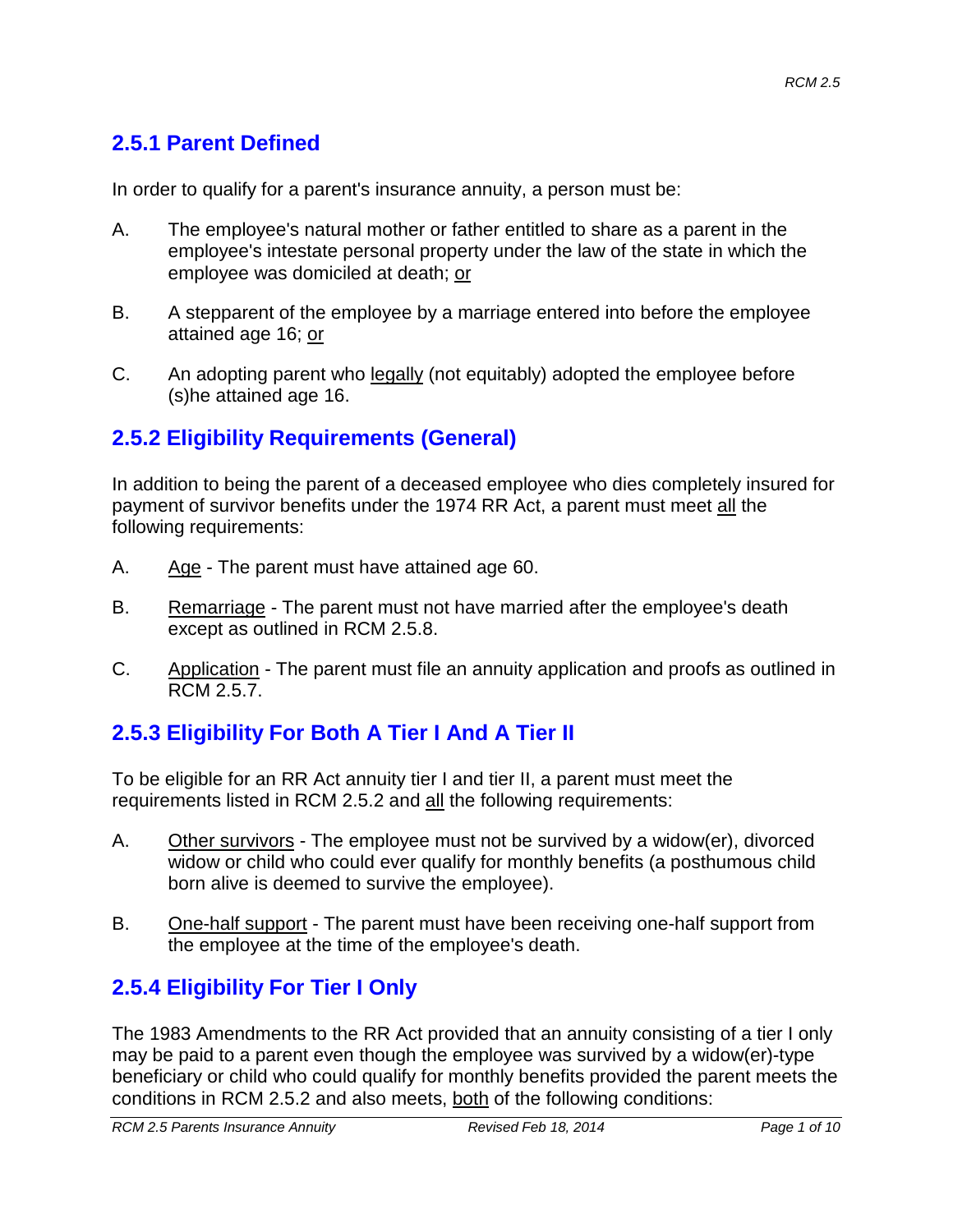- A. The parent was receiving at least one-half support from the employee at the time of the employee's death or, if the employee had a period of disability which did not end before death, either at the beginning of the period of disability or at the time of the employee's death.
- B. The parent is not entitled to an RIB equal to or exceeding the amount of the parent's tier I before reduction for the maximum but after consideration of the sole survivor minimum computation.

#### **2.5.5 Entitlement Requirements**

The parent must:

- A. Meet all of the requirements for eligibility, and
- B. File an application and proofs as outlined in RCM 2.5.17.

#### **2.5.6 When Parent Is Entitled To More Than One Insurance Annuity**

When a parent of an insured employee is also entitled to another parent's insurance annuity or a WIA based on the earnings record of another employee, (s)he will normally receive the higher of the two annuities. However, at the parent's election, (s)he may receive benefits on the record that results in a LOWER monthly annuity rate. For example, it may be to a parent's advantage to elect to receive the lesser annuity because of an RLS that would be payable on the other record if such an election were made. When it does not appear to be to the parent's advantage to receive the smaller annuity, the higher annuity will be paid and the current lower annuity will be terminated.

#### Election of Lesser Annuity

The election to receive a smaller annuity is revocable and may be made on a month-bymonth basis. A signed statement by the applicant is sufficient proof of election. This differs from an election to receive an RLS, which is an irrevocable election.

If it appears that it would be to a parent's advantage to receive the lesser annuity, release a memo to the field office with the facts of the case and request that the office contact the applicant. If the parent wants the smaller annuity, have the field office secure a signed statement establishing that the parent is aware that (s)he is electing the smaller benefit.

If the parent wishes to elect the smaller annuity in order to receive an RLS on another account, the statement should include the fact that the election of the smaller annuity is made in order to receive the RLS and that the applicant does not intend to revoke it. A G-126 election form is not needed.

#### Revocation of Election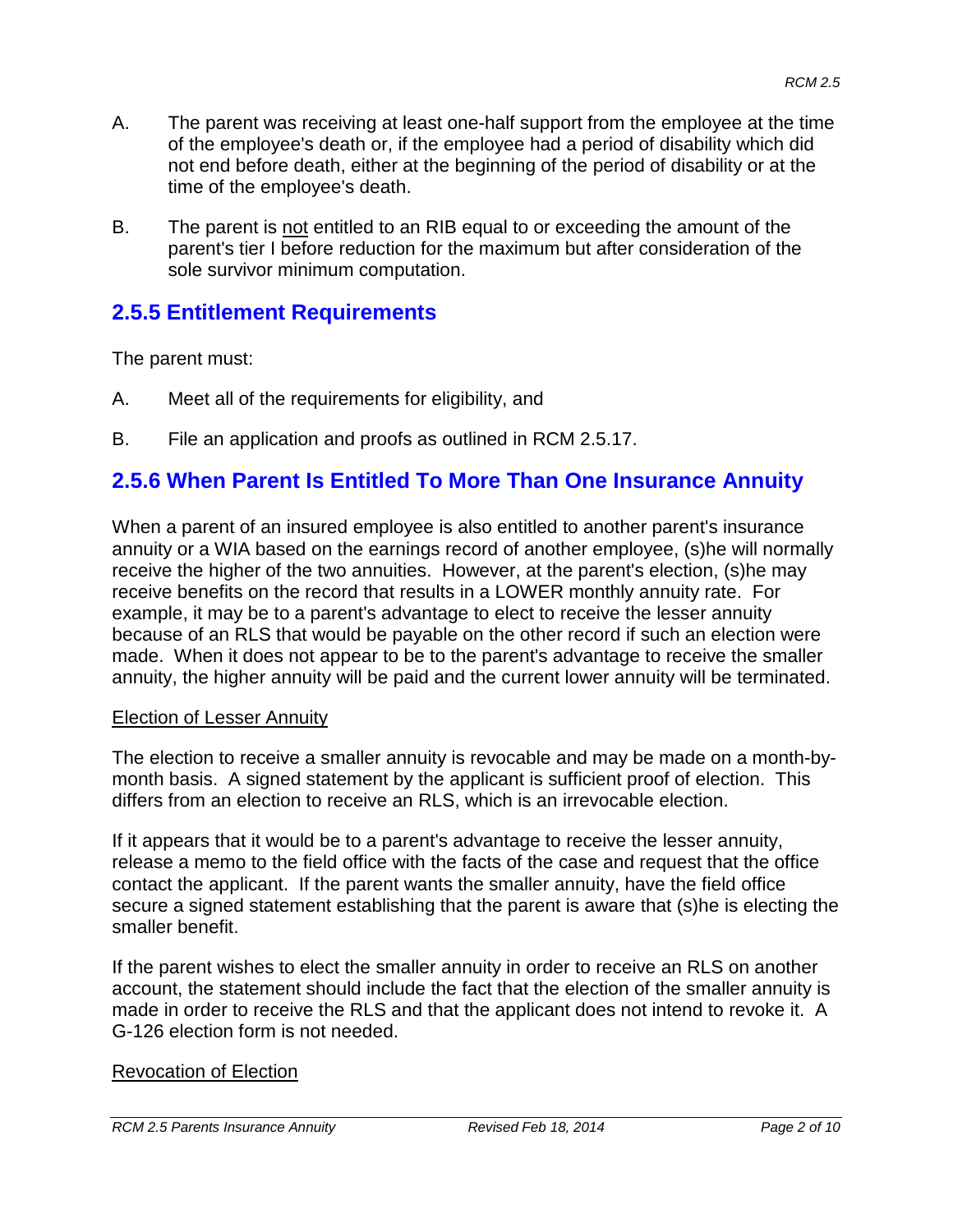If the annuitant later changes his mind and withdraws his election of the smaller annuity, the RLS previously paid on the other account must be recovered from the larger annuity. No annuity would be payable until the RLS is recovered.

#### LSDP Entitlement

An LSDP is not payable on the account that the annuity is not paid on because there is eligibility to a monthly benefit, whether or not it is paid.

#### **2.5.7 Marriage Before Entitlement To A Parent's Annuity**

There is no future entitlement to a parent's annuity if a parent marries after the employee's death but before (s)he becomes entitled to a parent's annuity.

A parent who marries after the employee's death may, however, be entitled to a parent's annuity for some months before the marriage took place. The number of months the annuity would be payable depends on when the marriage occurred and how long after the marriage the parent files an application.

EXAMPLE: A parent meets all the requirements for a parent's annuity in 9/91. The parent marries in 11/91 and files an application for a parent's annuity in 1/92. Because a parent's annuity application can retroact up to six months, the parent's annuity can be paid for the months of 9/91 and 10/91, the months before the marriage took place.

#### **2.5.8 Marriage After Entitlement To A Parent's Annuity**

If a parent marries after entitlement to a parent's annuity, the annuity will terminate unless the marriage is to an individual entitled as a divorced spouse, widow(er), mother, father, parent or disabled child under the Social Security Act, or the Railroad Retirement Act. If the parent's marriage is to a qualifying individual, the parent will be entitled to a tier I only. If the parent is receiving a tier I and tier II, the tier II portion of the annuity will be terminated and tier I reinstated with the new beneficiary symbol (LP) or (LF). If the parent is only receiving a tier I, the tier I annuity will continue.

If a parent marries an SS beneficiary that permits tier I entitlement to continue, request the field office to:

- Secure proof of marriage;
- Secure the SS number of the spouse;
- Secure the SS number and type of benefit the spouse receives at SSA;
- Forward all information to BSB; and
- Advise a parent who is receiving both a tier I and tier II annuity to return any annuity payments received after the date of marriage; an adjustment is required in the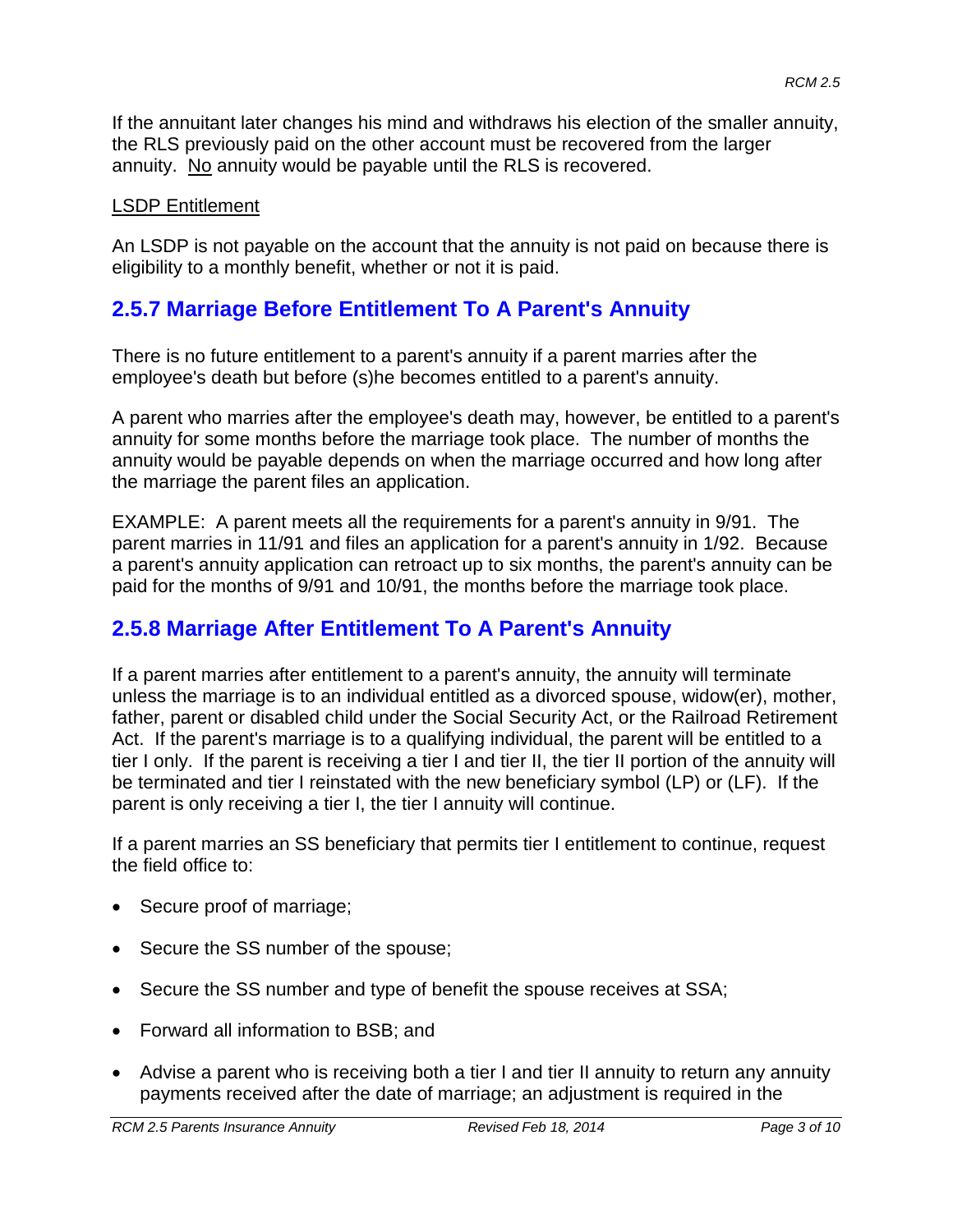annuity rate since now only a tier I is payable. A parent who is only receiving a tier I annuity does not have to return any payments since there will not be a change in the annuity rate.

## **2.5.9 Parent's Marriage Annulled**

When a marriage that terminated a parent's entitlement is annulled, payment of the parent's annuity is possible if the annulled marriage was a void or voidable marriage and no alimony is actually awarded.

When a parent, whose annuity was terminated because of marriage, reports that the marriage was annulled, secure a copy of the annulment decree. If the decree does not state the grounds on which annulment was based, obtain a copy of the complaint filed in the proceedings. A new application is not required. Refer to attorney advisor.

## **2.5.10 Beginning Date**

The beginning date and retroactivity of a parent's insurance annuity (WIA) is explained in FOM-I-111.20, FOM-I-111.51 and FOM-I-112.9.4.

## **2.5.11 Amount Of Annuity**

- A. Annuity Components
	- 1. Tier I
		- a. Two Parents The tier I component is 75% of a PIA based on the EE's combined wages and compensation. It is reduced for SS benefit entitlement and entitlement to any RR retirement annuity.
		- b. One Parent The tier I component is 82 1/2% of a PIA based on the EE's combined wages and compensation. It is reduced for SS benefit entitlement and entitlement to any RR retirement annuity.

Parents who qualify for a parent's annuity under the provisions of the 1983 Amendments are entitled to tier I only. Their tier I is subject to reduction for the family maximum.

Payment of tier I may be affected by certain SSA nonpayment provisions. Refer to SAPT any cases in which alien nonpayment provisions, conviction of a felony, conviction for subversive activities, deportation, (including deportation of the deceased employee due to associations with the NAZI government of Germany during World War II), or other nonpayment provisions of the SS Act are involved.

2. Tier II - The tier II component is equal to: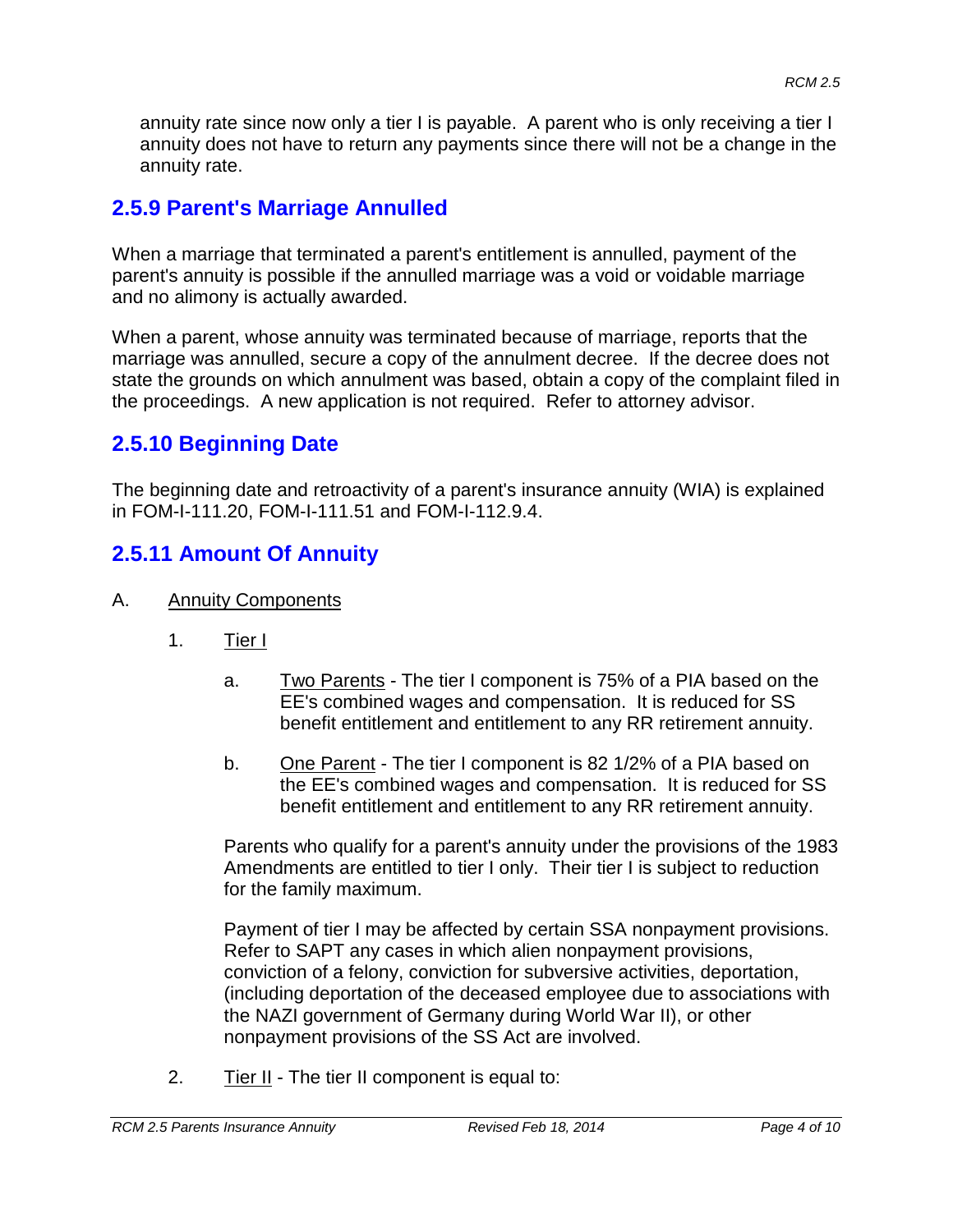- a. 30% rate (1974 Act tier II): If the employee began receiving an RRA retirement annuity before October 1, 1981, or the employee died before October 1, 1981, the tier II component is equal to 30% of the gross tier I after any reduction for the maximum.
- b. Share of EE's tier II (1981 Amendment tier II): If the employee began receiving an RRA retirement annuity on October 1, 1981 or later, the employee died on October 1, 1981 or later, or the voucher date of the initial survivor award is 10-1-86 or later, the tier II component is based on a percentage of the EE tier II which would be payable if the employee were alive on the parent's OBD. The basic tier II is reduced for entitlement to the vested dual benefit, but it is not reduced for age. A parent is entitled to a 35% share of the employee's tier II.
- B. Sole Survivor Minimum The sole survivor minimum benefit should be considered in the computation of a parent's annuity. Refer to RCM 8.9, G-364.1 instructions for detailed information.

#### **2.5.12 Work Restrictions**

- A. Restricted Employment A parent's insurance annuity is not payable for any month the parent works for an employer covered by the RR Act.
- B. Earnings Restrictions A parent under age 70 is subject to the regular survivor earnings restrictions. (Age 72 prior to 1-1983.)

#### **2.5.13 When Entitlement Ends**

A parent's insurance annuity ends with the month before the month in which the parent:

- A. Dies, or
- B. Remarries, except:

If a parent marries certain railroad retirement annuitants or social security beneficiaries, entitlement to tier I may continue. (Refer to RCM 2.5.8.)

- C. Becomes entitled to another insurance annuity under the RR Act which exceeds the current parent's insurance annuity, or
- D. Becomes entitled to an RIB which equals or exceeds the amount of the parent's tier I before reduction for the maximum, if the parent is entitled to a tier I only benefit under the 1983 Railroad Retirement Act Amendments.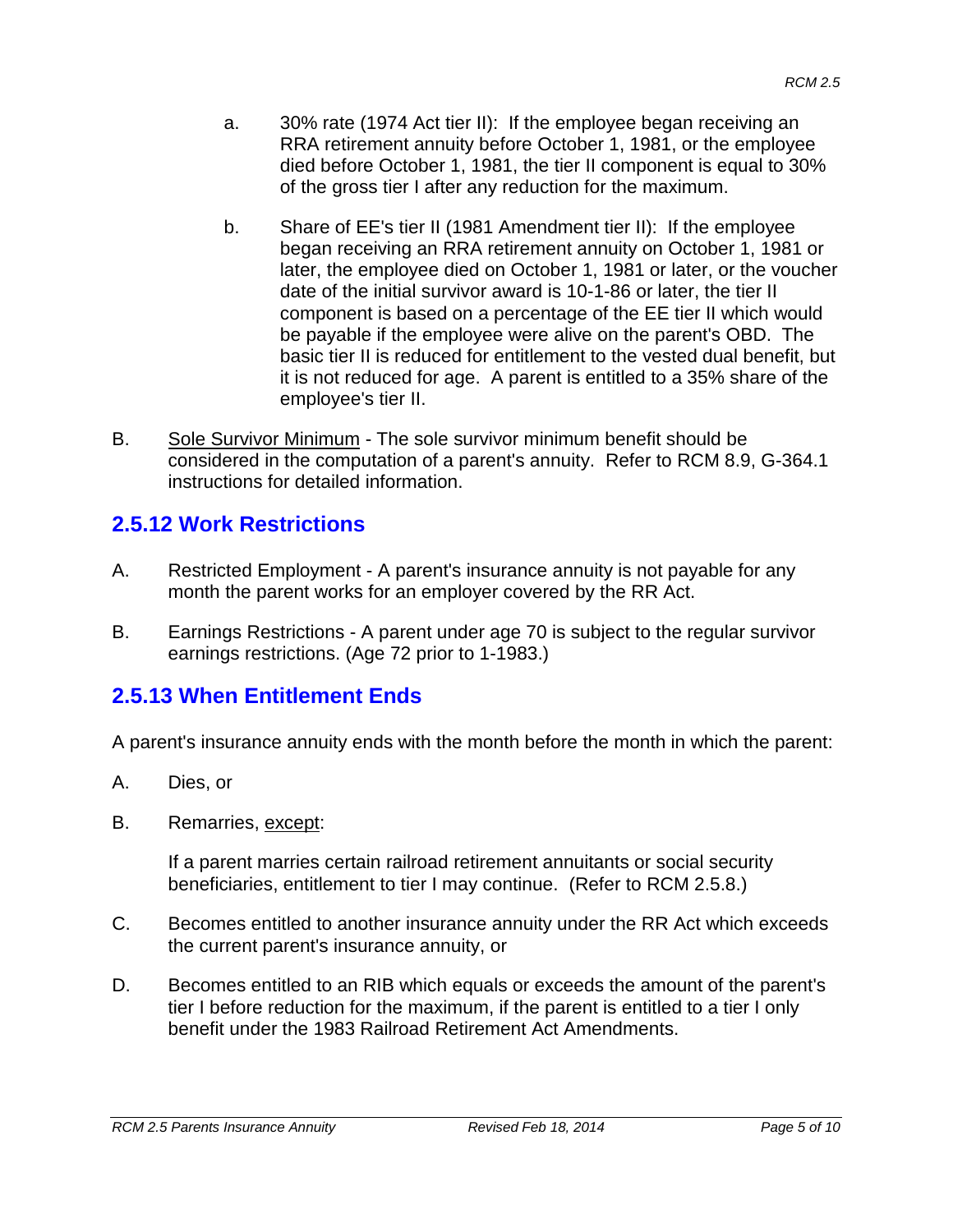# **2.5.17 Evidence Requirements**

| <b>Evidence</b>                          | <b>When Required</b>                                                                                                             |
|------------------------------------------|----------------------------------------------------------------------------------------------------------------------------------|
| Application (AA-20)                      | Always. If 2 parents claim dependency, each<br>must file an AA-20.                                                               |
| Proof of One-Half Support of<br>Parent   | Always. (Use G-134.)                                                                                                             |
| Age of Parent                            | Always.                                                                                                                          |
| Relationship                             | Always.                                                                                                                          |
| Proof of Age of Employee                 | In "A" cases POA is required only if the<br>employee's DOB has not been previously<br>verified                                   |
|                                          | Effective 03-01-2004 POA of deceased<br>employee is required in all "D" cases when a<br>survivor recurring application is filed. |
| Death of Employee                        | Always.                                                                                                                          |
| <b>Employee's Compensation</b><br>Record | Always.                                                                                                                          |
| <b>Amount of Parent's RRA</b>            | <b>Employee Annuity Always.</b>                                                                                                  |
| Marriage of Parents                      | If claimant is stepparent.                                                                                                       |
| Adoption                                 | If claimant is an adopting parent or is a<br>stepparent through marriage to an adopting<br>parent of the employee.               |
| <b>Amount of SSA Benefits</b>            | Always.                                                                                                                          |
| Guardianship (AA-5)                      | If a guardian is selected as representative<br>payee.                                                                            |
| M/S                                      | If employee's M/S after 1936 would be credited<br>either as compensation under the RR Act or<br>wages under the SS Act.          |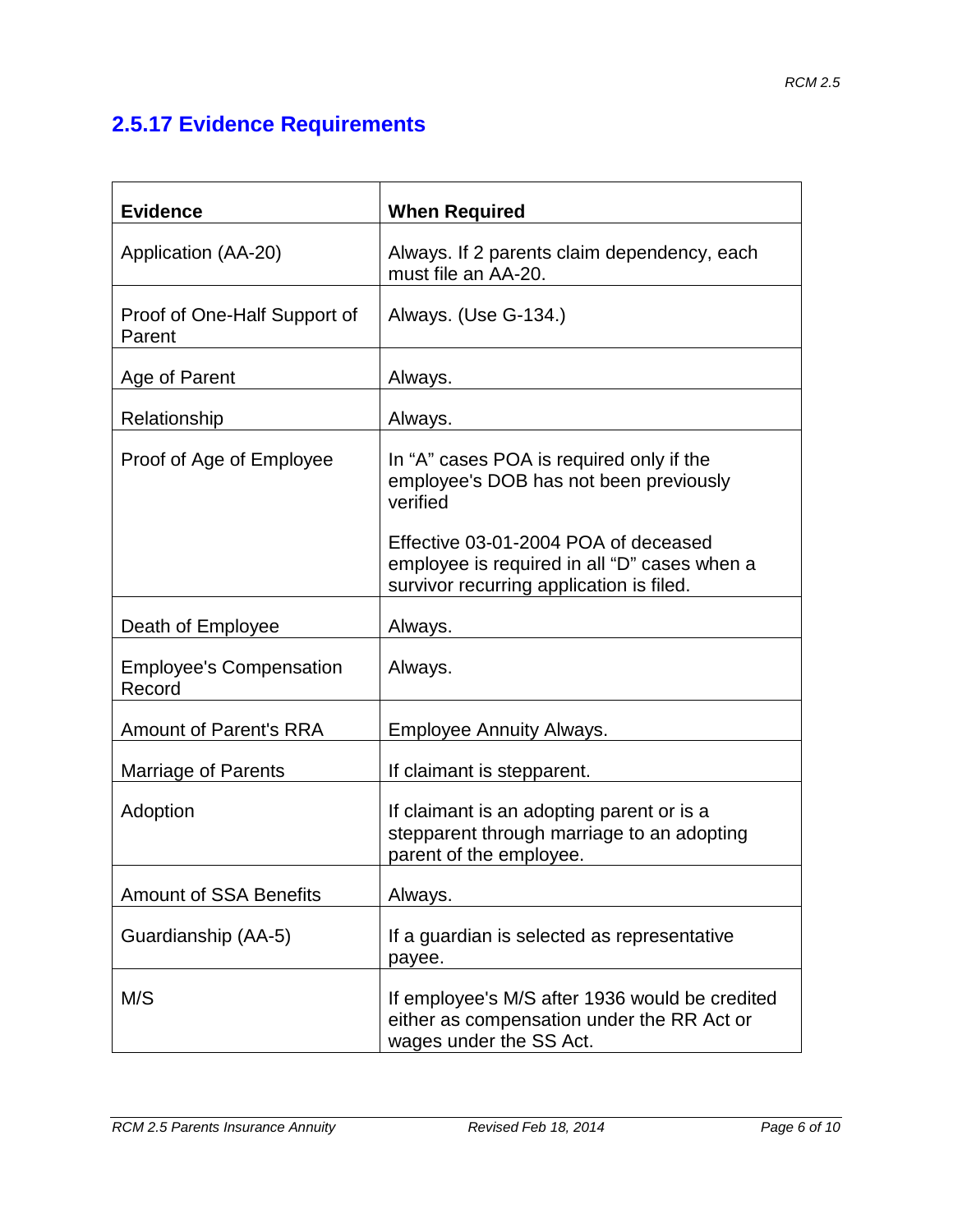## **2.5.18 Filing Proof Of Support**

A. Filing Requirement - Each parent who claims to have been receiving at least one-half support from the employee must submit proof of support. A G-134 is required before final action can be taken on the parent's application even though the parent has indicated on his AA-20 that he was not receiving at least one-half support from the employee.

If a parent is eligible for both a tier  $I$  and a tier  $II$ , there is no time limit for filing proof of support.

If a parent is eligible for a tier I only (1983 Amendments), proof of support must be filed within two years after:

- The month in which the employee filed an application for a period of disability, if support is being established as of the beginning of that period of disability; or
- The date of the employee's death, if support is being established at that point.

The point at which proof of support must be established determines the period within which proof of support must be filed. There can be no interchange of such periods, e.g., if the support requirement is met at the beginning of a period of disability and not at the time of death, proof of support is not timely filed because it was filed within two years after the date of the employee's death.

Proof of support must be filed within the appropriate period even though the parent may not become immediately entitled, i.e., he or she has not attained age 60. Proof of support which was not filed within the prescribed two-year period may be filed at any time thereafter provided there is a "good cause" for the claimant's failure to file in the prescribed period. Individuals who were first eligible for a parent's annuity 9-1-83 because of the 1983 Amendments will be considered to have established "good cause" for not filing proof of support within the prescribed period if this was the first time they could establish eligibility by proving dependency.

EXAMPLE: The employee died in 1975. We are paying a mother and child. The employee was supplying one-half support to his mother at the time of his death. The mother may file an application and proof of support in 9-83.

"Good cause" for failure to file within the specified period may be found when the parent establishes that such failure was caused by:

- Circumstances beyond the individual's control; or
- Incorrect or incomplete information furnished by the RRB; or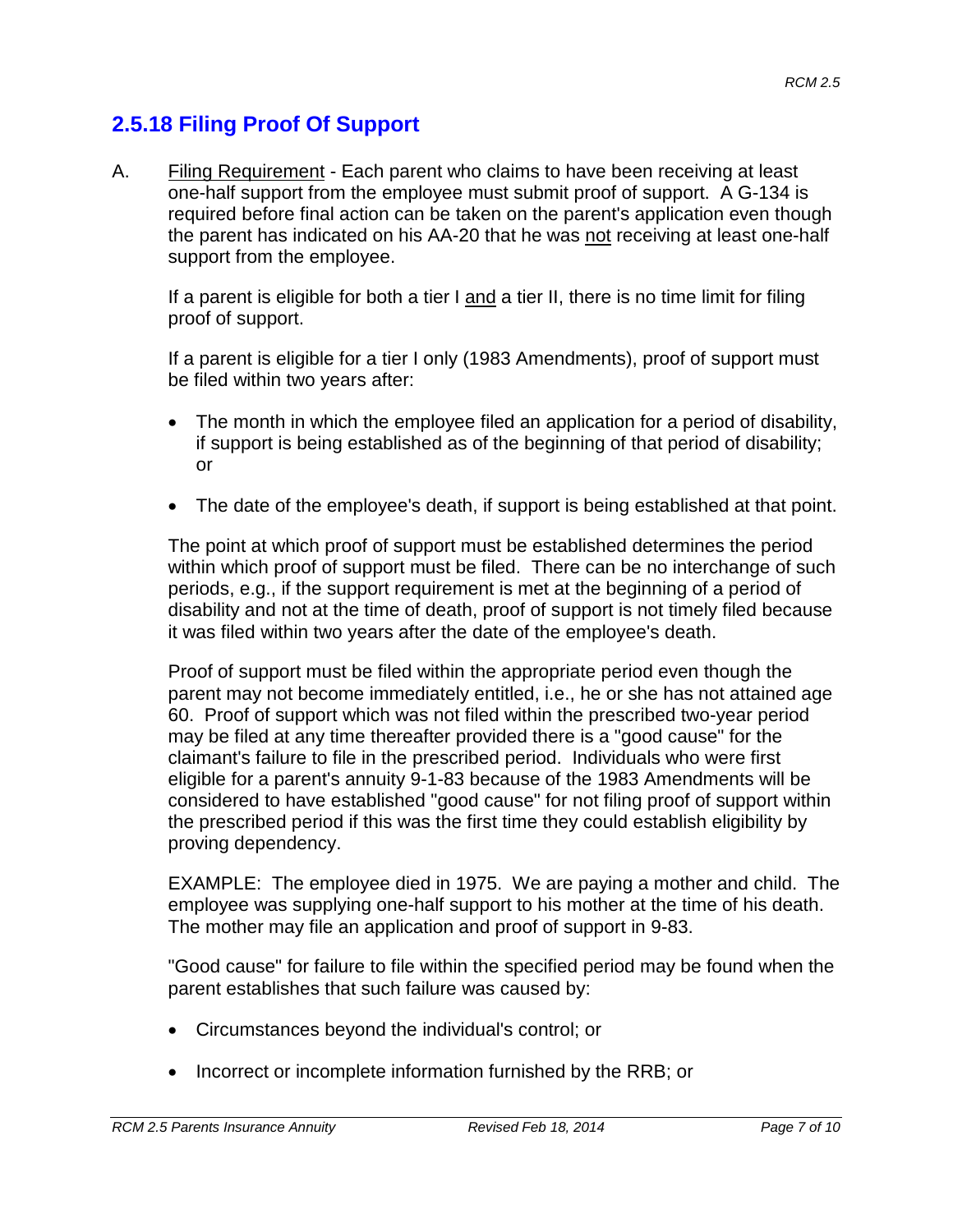• Unusual or unavoidable circumstances under which the individual could not reasonably be expected to have been aware of the need to file timely.

If the field office is developing a parent's proof of support outside the specified two-year period, also request them to secure a statement from the parent regarding the reason(s) for untimely filing proof of support.

# **Appendices**

| <b>Effective Date</b> | <b>Parent's Insurance Annuity Provisions</b>                                                                                                                                         |
|-----------------------|--------------------------------------------------------------------------------------------------------------------------------------------------------------------------------------|
| $1 - 1 - 47$          | Survivor annuity provided for dependent parents at age 65<br>if no eligible widow or children survive employee. Each<br>parent received 1/2 of the Basic Amount under RR<br>Formula. |
| 10-30-51              | Benefit amount increased to 2/3 of the BA.                                                                                                                                           |
| $11 - 1 - 51$         | Survivor O/M computation for parent annuitants.                                                                                                                                      |
| $9 - 1 - 54$          | Eligibility age for parent annuity lowered to age 60.                                                                                                                                |
| $9 - 1 - 58$          | Dependent parents (male at age 65 and female at age 62)<br>can be included in Survivor O/M as IPI even if eligible<br>widow or children survive employee.                            |
| $8 - 1 - 61$          | Eligibility age for male parents in Survivor O/M lowered to<br>62.                                                                                                                   |
| $10 - 5 - 72$         | Dependent parents (male at age 65 and female at age 62)<br>can no longer be included in Survivor O/M as IPI when<br>eligible widow or children survive employee.                     |
| $1 - 1 - 75$          | The 1974 RRA revised the annuity calculation to Tier 1 and<br>Tier 2.                                                                                                                |
| $9 - 1 - 83$          | Dependent parent may be entitled to tier I even if a<br>widow(er) or child are entitled to an annuity.<br>Retroactivity of parent's annuity application changed from                 |
|                       | 12 to 6 months.                                                                                                                                                                      |
| $1 - 1 - 2002$        | Parent may qualify for a survivor annuity based on the<br>earnings record of a deceased employee who had less than<br>120 months of railroad service, but at least 60 months of      |

#### **Appendix A - Legislative History**